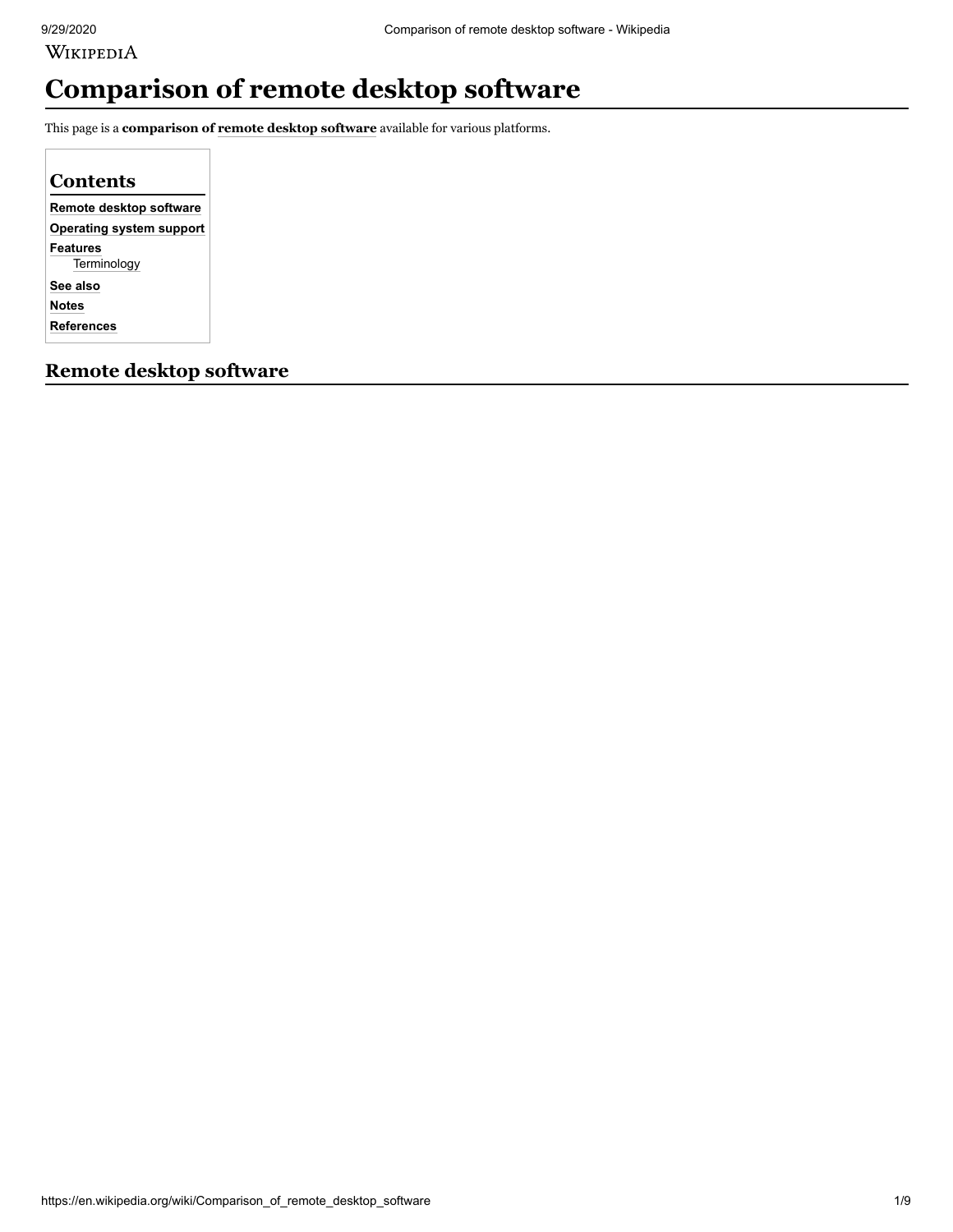| <b>Software</b>                                                        | <b>Protocols</b>                                    | Creator                                | <b>First</b><br>public<br>release<br>date | Latest<br>stable year,<br>version               | License                                     | Free for<br>personal<br>use                                                              | Free for<br>commercial<br>use                                               |  |  |
|------------------------------------------------------------------------|-----------------------------------------------------|----------------------------------------|-------------------------------------------|-------------------------------------------------|---------------------------------------------|------------------------------------------------------------------------------------------|-----------------------------------------------------------------------------|--|--|
| <b>AetherPal</b>                                                       | Proprietary                                         | AetherPal Inc.                         | 2011                                      | 2016, Valet                                     | Proprietary                                 | No                                                                                       | No                                                                          |  |  |
| Ammyy Admin                                                            | Proprietary                                         | Ammyy Inc.                             | 2007                                      | $2015, 3.5$ <sup>[1]</sup>                      | Proprietary                                 | Yes                                                                                      | No                                                                          |  |  |
| AnyDesk                                                                | Proprietary                                         | AnyDesk Software<br>GmbH               | 2015                                      | 2020-07-28,<br>6.0.7                            | Proprietary                                 | Yes                                                                                      | No                                                                          |  |  |
| Anyplace Control                                                       | Proprietary                                         | Anyplace Control<br>Software           | 2002                                      | 2012, 5.4.0.0                                   | Proprietary                                 | No                                                                                       | No                                                                          |  |  |
| AnywhereTS                                                             | RDP, ICA                                            | Qzone                                  | $\overline{\mathcal{E}}$                  | 2009, 3.4                                       | Proprietary                                 | Yes                                                                                      | Yes                                                                         |  |  |
| Apple Remote Desktop                                                   | RFB (VNC)                                           | Apple                                  | 2002                                      | 2017, 3.9 기                                     | Proprietary                                 | No                                                                                       | No                                                                          |  |  |
| Apple Screen Sharing (iChat)                                           | Proprietary, RFB (VNC)                              | Apple                                  | 2007                                      | 2014, 1.6                                       | Proprietary                                 | Yes                                                                                      | Yes                                                                         |  |  |
| AppliDis                                                               | <b>RDP</b>                                          | Systancia                              | $\overline{\mathcal{E}}$                  | 2013, 4 SP3                                     | Proprietary                                 | No                                                                                       | No                                                                          |  |  |
| <b>BeAnywhere Support</b><br>Express                                   | Proprietary                                         | BeAnywhere                             | 1996                                      | 2015, 6.00                                      | Proprietary                                 | No                                                                                       | No                                                                          |  |  |
| Cendio ThinLinc                                                        | RFB (VNC)                                           | Cendio AB                              | 2003                                      | 2020-07-29,<br>4.12.0                           | Proprietary                                 | Yes <sup>[a]</sup>                                                                       | Yes <sup>[a]</sup>                                                          |  |  |
| Chicken of the VNC                                                     | RFB (VNC)                                           | $\overline{\mathcal{E}}$               | 2002                                      | 2011-02, 2.1.1                                  | GPL                                         | Yes                                                                                      | Yes                                                                         |  |  |
| <b>Chrome Remote Desktop</b>                                           | Chromoting                                          | Google                                 | 2011                                      | 2018,<br>70.0.3538.21                           | <b>BSD Client,</b><br>Proprietary<br>Server | Yes                                                                                      | Yes                                                                         |  |  |
| CloudBerry Lab (CloudBerry<br><b>Remote Assistant</b> )                | Proprietary                                         | CloudBerry Lab                         | May 25,<br>2017                           | 2018-08, 1.7.2                                  | Proprietary                                 | Yes                                                                                      | Yes                                                                         |  |  |
| Citrix XenApp/Presentation<br>Server/MetaFrame/WinFrame                | RDP, ICA                                            | <b>Citrix Systems</b>                  | 1995                                      | 2018-06-01,<br>7.18                             | Proprietary                                 | No                                                                                       | No.                                                                         |  |  |
| <b>Ericom Connect</b>                                                  | Proprietary                                         | Ericom Software                        | 2015                                      | 2019, 9.1                                       | Proprietary                                 | No                                                                                       | No                                                                          |  |  |
| GO-Global                                                              | Proprietary                                         | GraphOn                                | $\overline{\phantom{a}}$                  | $\overline{\phantom{0}}$                        | Proprietary                                 | No                                                                                       | <b>No</b>                                                                   |  |  |
| Goverlan Systems<br>Management (Goverlan<br>Reach Remote Control)      | Proprietary, RDP, RFB (VNC), Intel vPro<br>KVM, SSH | Goverlan Systems<br>Management         | 1998                                      | 2019, 9.01                                      | Proprietary                                 | <b>Proprietary software,</b><br>non-free software, or c<br><b>software</b> , is computer |                                                                             |  |  |
| GoToMyPC                                                               | Proprietary                                         | Citrix Online                          | 2000                                      | 2013                                            | Proprietary                                 |                                                                                          | which the software's                                                        |  |  |
| <b>HP Remote Graphics</b><br>Software (RGS) / ZCentral<br>Remote Boost | HP RGS                                              | Hewlett-Packard                        | 2003                                      | 2019, 7.7                                       | Proprietary                                 |                                                                                          | another person retain<br>property rights—usually c<br>source code, but some |  |  |
| <b>IBM Director Remote Control</b>                                     | Proprietary                                         | <b>IBM</b>                             | $\overline{\mathcal{L}}$                  | $\overline{\mathbf{?}}$                         | Proprietary                                 | $2 - 1.4$                                                                                |                                                                             |  |  |
| I'm InTouch                                                            | Proprietary                                         | Communique                             | 2000                                      | 2015, 9.51                                      | Proprietary                                 |                                                                                          |                                                                             |  |  |
| Veyon                                                                  | RFB (VNC)                                           | $\overline{\mathcal{E}}$               | 2005                                      | 2019-05-08,<br>GPL<br>4.2.1                     |                                             | Yes                                                                                      | Yes                                                                         |  |  |
| <b>KRDC</b>                                                            | RFB (VNC), RDP                                      | Tim Jansen, Urs<br>Wolfer, a.o.        | 2010                                      | 2014-07,<br><b>GPL</b><br>4.13.95 <sup>[이</sup> |                                             | Yes                                                                                      | Yes                                                                         |  |  |
| LogMeln                                                                | Proprietary                                         | LogMeIn, Inc.                          | $\overline{\phantom{a}}$                  | $\boldsymbol{\hat{?}}$                          | Proprietary                                 | No                                                                                       | No                                                                          |  |  |
| Mikogo                                                                 | Proprietary                                         | <b>BeamYourScreen</b><br>GmbH          | $\overline{\phantom{a}}$                  | 2015-03-24,<br>$5.2.2^{[4]}$                    | Proprietary                                 | Yes                                                                                      | No                                                                          |  |  |
| <b>Netop Remote Control</b>                                            | Proprietary                                         | <b>Netop Business</b><br>Solutions A/S | 1987                                      | 2020-07-13,<br>12.83                            | Proprietary                                 | No                                                                                       | No                                                                          |  |  |
| <b>NetSupport Manager</b>                                              | Proprietary                                         | <b>NetSupport Software</b>             | 1989                                      | 2019                                            | Proprietary                                 | No                                                                                       | No                                                                          |  |  |
| Netviewer                                                              | Proprietary                                         | Netviewer AG                           | $\overline{\mathcal{E}}$                  | $\overline{?}$                                  | Proprietary                                 | No                                                                                       | No                                                                          |  |  |
| NX technology                                                          | Proprietary                                         | NoMachine                              | 2003                                      | 2020                                            | Proprietary                                 | Yes                                                                                      | No                                                                          |  |  |
| Open Virtual Desktop                                                   | <b>RDP</b>                                          | Ulteo                                  | 2009                                      | 2014, 4.0.1                                     | GPL Client,<br>Proprietary<br>Server        | No                                                                                       | No                                                                          |  |  |
| Oracle Secure Global<br>Desktop Software/Sun VDI                       | AIP                                                 | Tarantella/Oracle Inc.                 | 1997                                      | 2015-04,<br>5.2.903                             | Proprietary                                 | No                                                                                       | No                                                                          |  |  |
| Parsec                                                                 | Proprietary                                         | Parsec Cloud, Inc.                     | 2016                                      | 2016-07, 3.5                                    | Proprietary                                 | Yes                                                                                      | No                                                                          |  |  |
| <b>Proxy Networks</b>                                                  | Proprietary                                         | Funk Software Inc.                     | 1993                                      | 2020-01-29,<br>10.2                             | Proprietary                                 | No                                                                                       | No                                                                          |  |  |
| QVD                                                                    | NX and HTTP                                         | Qindel Group                           | 2001                                      | 2017-02,<br>$4.0.0^{[5]}$                       | GPL                                         | Yes                                                                                      | Yes                                                                         |  |  |
| rdesktop                                                               | <b>RDP</b>                                          | Matthew Chapman                        | 2001                                      | 2013                                            | <b>GPL</b>                                  | Yes                                                                                      | Yes                                                                         |  |  |
| Remmina                                                                | RDP, RFB (VNC), SPICE, XDMCP, SSH                   | Originally written by Vic<br>Lee       | 2009                                      | 2020-08-14,<br>1.4.8                            | GPL                                         | Yes                                                                                      | Yes                                                                         |  |  |
| Remote Desktop<br>Services/Terminal Services                           | <b>RDP</b>                                          | Microsoft                              | 1998                                      | 2016                                            | Proprietary                                 | Yes                                                                                      | Yes <sup>[d]</sup>                                                          |  |  |
| Software                                                               | Protocol                                            | Creator                                | First<br>public<br>release<br>date        | Latest stable<br>version                        | License                                     | Free for<br>personal<br>use                                                              | Free for<br>commercial<br>use                                               |  |  |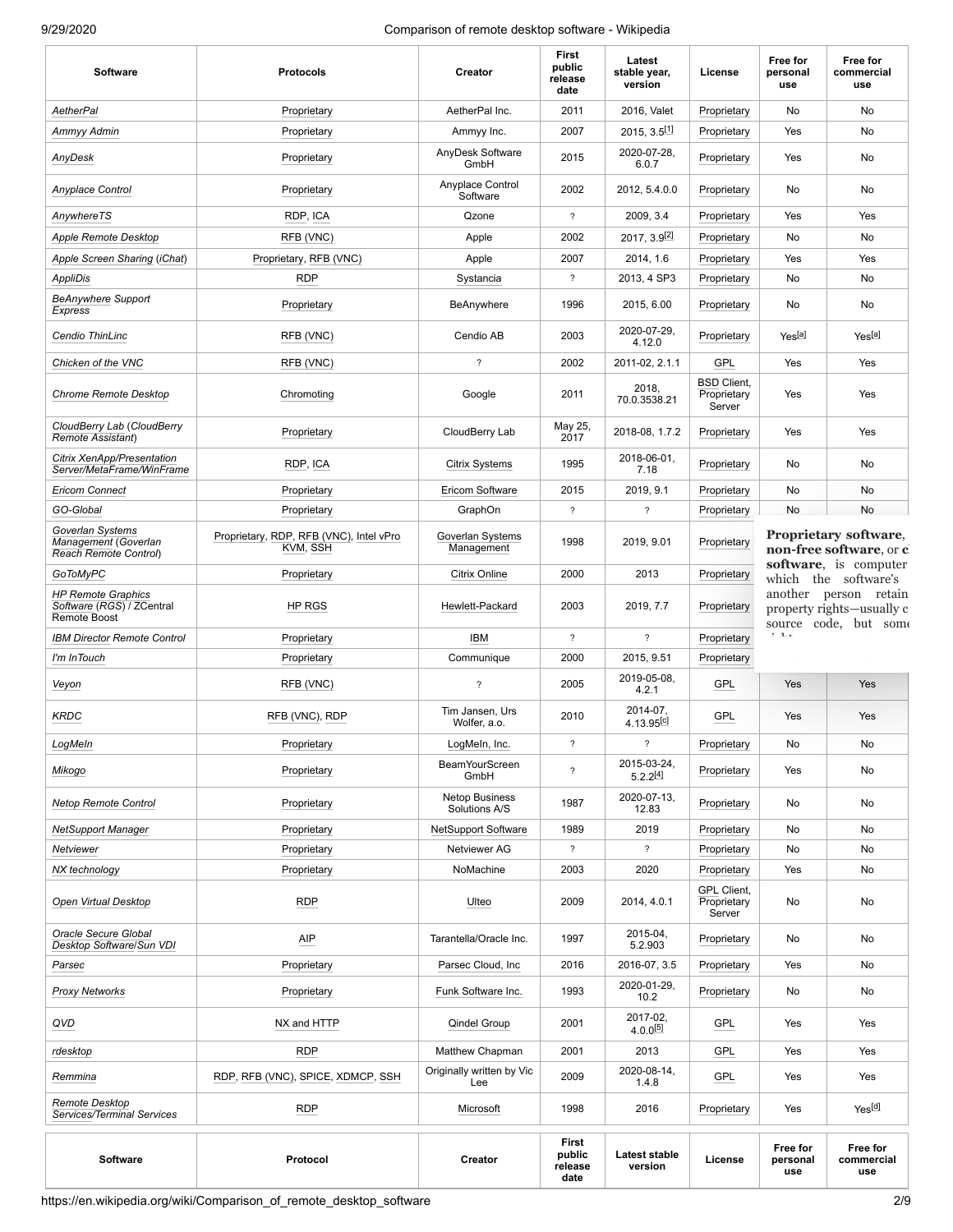| <b>Software</b>         | <b>Protocols</b>                                                                                                | Creator                                                          | First<br>public<br>release<br>date | Latest<br>stable year,<br>version         | License     | Free for<br>personal<br>use | Free for<br>commercial<br>use |
|-------------------------|-----------------------------------------------------------------------------------------------------------------|------------------------------------------------------------------|------------------------------------|-------------------------------------------|-------------|-----------------------------|-------------------------------|
| <b>Remote Utilities</b> | Proprietary                                                                                                     | Alex Ter-Osipov,<br><b>Remote Utilities LLC</b>                  | 2004                               | 2019                                      | Proprietary | Yes                         | No                            |
| <b>ScreenConnect</b>    | Proprietary                                                                                                     | <b>Elsinore Technologies</b>                                     | 2008                               | 2017, 6.2                                 | Proprietary | No                          | No                            |
| Splashtop               | Proprietary                                                                                                     | Splashtop Inc                                                    | 2010                               | 2020-03-24,<br>3.3.8.0                    | Proprietary | No                          | No                            |
| SSH with X forwarding   | X11                                                                                                             | $\overline{\phantom{0}}$                                         | 1999                               | 2015.<br>OpenSSH: 7.1,<br>protocol: 2.0   | <b>BSD</b>  | Yes                         | Yes                           |
| Sun Ray/SRSS            | <b>ALP</b>                                                                                                      | $\overline{\phantom{a}}$                                         | $\overline{\phantom{a}}$           | $\overline{\phantom{a}}$                  | Proprietary | $\overline{\phantom{a}}$    | $\overline{\phantom{a}}$      |
| Symantec pcAnywhere     | Proprietary                                                                                                     | <b>Symantec Corporation</b>                                      | 1986                               | 2012, 12.6.65                             | Proprietary | No                          | No                            |
| <b>TeamViewer</b>       | Proprietary                                                                                                     | TeamViewer GmbH                                                  | 2005                               | 2020-07-28,<br>15.8                       | Proprietary | Yes                         | No                            |
| <b>Techinline</b>       | <b>RDP</b>                                                                                                      | Techinline Ltd.                                                  | 2006                               | 2016, 4.2.2                               | Proprietary | No                          | <b>No</b>                     |
| Teradici                | <b>PCoIP</b>                                                                                                    | Teradici Corp.                                                   | 2007                               | 2016                                      | Proprietary | No                          | No                            |
| <b>Thinc</b>            | Thinc                                                                                                           | Columbia university                                              | 2007                               | 2008                                      | GPL         | Yes                         | Yes                           |
| TigerVNC                | RFB (VNC)                                                                                                       | Red Hat, Cendio AB,<br>The VirtualGL Project                     | 2009                               | 2019, 1.10.1 <sup>[6]</sup>               |             | Yes                         | Yes                           |
| TightVNC                | RFB (VNC)                                                                                                       | Constantin Kaplinsky                                             | 2001                               | 2019, 2.8.11                              | GPL         | Yes                         | Yes                           |
| Timbuktu                | Proprietary                                                                                                     | <b>WOS Datasystems</b>                                           | pre-1988                           | 2013, 8.8.5<br>(macOS)/9.0.5<br>(Windows) | Proprietary | Yes                         | Yes                           |
| <b>TurboVNC</b>         | RFB (VNC)                                                                                                       | The VirtualGL Project                                            | 2004                               | 2018, 2.2                                 | <b>GPL</b>  | Yes                         | Yes                           |
| <b>UltraVNC</b>         | RFB (VNC)                                                                                                       | Rudi De Vos,<br>UltraSam, Martin<br>Scharpf, Oliver<br>Schneider | 2005                               | 2020-02-19.<br>1.2.4.0                    | GPL         | Yes                         | Yes                           |
| Vinagre                 | RFB (VNC), SPICE, RDP, SSH                                                                                      | The GNOME Project                                                | 2007                               | 2019-05-08,<br>3.32.2                     | <b>GPL</b>  | Yes                         | Yes                           |
| xpra                    | Bencode-based, rencode (https://github.com/<br>aresch/rencode)-based, YAML-based, RFB<br>(VNC) for desktop mode | <b>Nathaniel Smith</b>                                           | 2008                               | 2020-06-04,<br>$4.0.2^{[8]}$              | GPL         | Yes                         | Yes                           |
| X11vnc                  | RFB (VNC)                                                                                                       | Karl Runge                                                       | 2001                               | $2019, 0.9.16^{[9]}$                      | GPL         | Yes                         | Yes                           |
| X <sub>2</sub> Go       | <b>NX</b>                                                                                                       | Oleksandr Shneyder<br>and Heinz-M.<br>Graesing <sup>[10]</sup>   | 2006 <sup>[10]</sup>               | 2018, 4.1.0.3                             | GPL         | Yes                         | Yes                           |
| x2x                     | X11                                                                                                             | David Chaiken                                                    | 1996                               | 2003, 1.27                                | <b>BSD</b>  | Yes                         | Yes                           |
| <b>Software</b>         | Protocol                                                                                                        | Creator                                                          | First<br>public<br>release<br>date | <b>Latest stable</b><br>version           | License     | Free for<br>personal<br>use | Free for<br>commercial<br>use |

## <span id="page-2-0"></span>**Operating system support**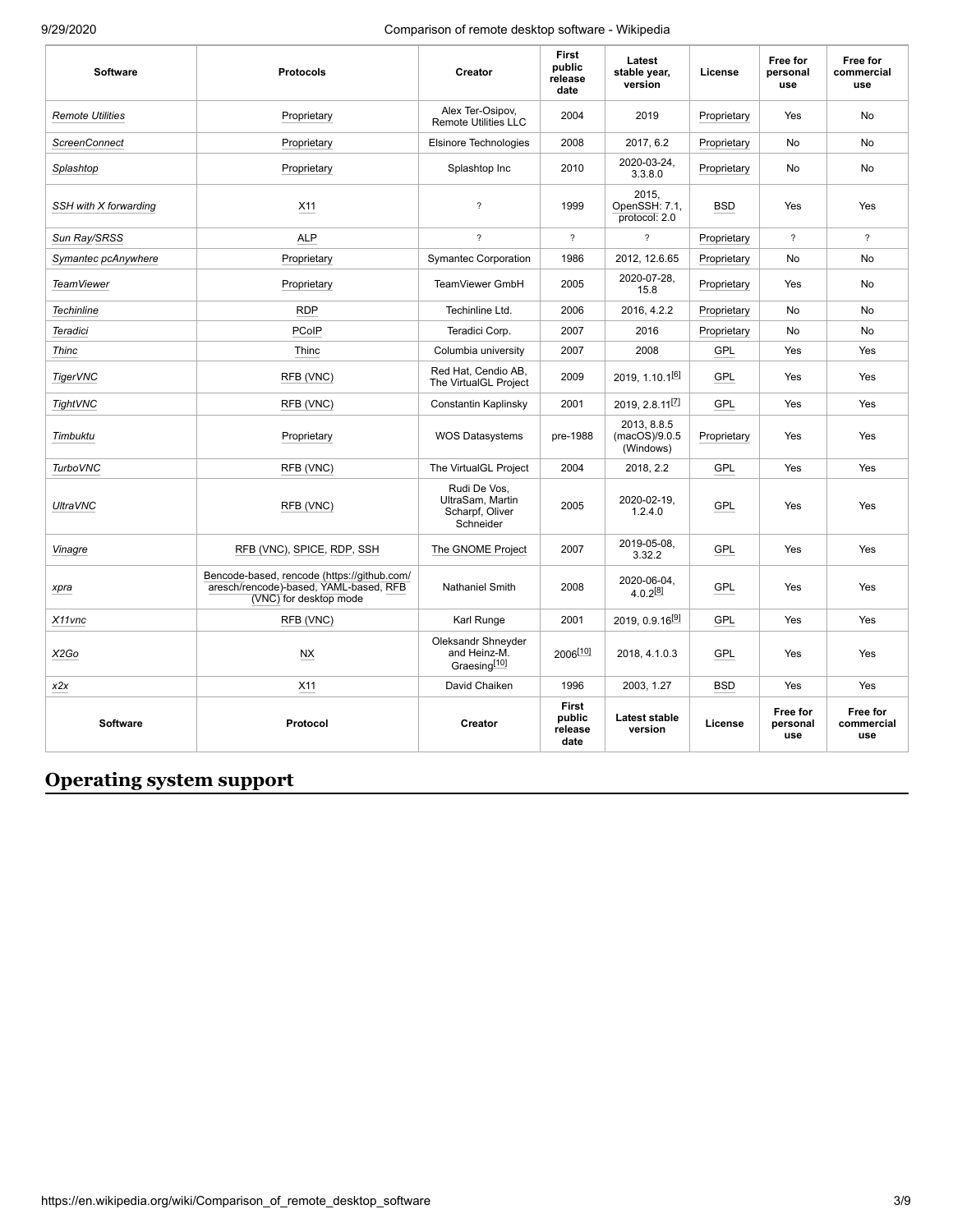| Software                                                                                   | <b>Microsoft</b><br><b>Windows</b> |                     | Mac OS X                 |                    |                          | Linux             | <b>FreeBSD</b>           |         | Java             |                          | Android                    |                | iOS    | <b>Blackberry</b><br>(client) |                          |
|--------------------------------------------------------------------------------------------|------------------------------------|---------------------|--------------------------|--------------------|--------------------------|-------------------|--------------------------|---------|------------------|--------------------------|----------------------------|----------------|--------|-------------------------------|--------------------------|
|                                                                                            | Server                             | Client              | Server                   | Client             | Server                   | Client            | Server                   | Client  | (client)         | Client                   | Server                     | <b>Client</b>  | Server |                               | Server                   |
| AetherPal                                                                                  | Yes                                | Yes                 | Yes                      | Yes                | No                       | No                | No                       | No      | No               | Yes                      | $\overline{?}$             | Yes            | No     | Yes                           | No                       |
| Ammyy Admin                                                                                | Yes                                | Yes                 | No                       | No                 | No                       | No                | No                       | No      | No               | No                       | $\overline{?}$             | No             | No     | No                            | No                       |
| AnyDesk                                                                                    | Yes                                | Yes                 | Yes                      | Yes                | Yes                      | Yes               | Yes                      | Yes     | No               | Yes                      | Yes                        | Yes            | No     | No                            | No                       |
| AppliDis                                                                                   | Yes                                | Yes                 | No                       | Yes                | No                       | Yes               | No                       | Yes     | Yes              | Yes                      | $\overline{\phantom{a}}$   | Yes            | No     | No                            | No                       |
| <b>Apple Remote</b><br>Desktop                                                             | No                                 | No                  | Yes                      | Yes                | $\overline{\mathcal{E}}$ | No                | No                       | No      | No               | No                       | $\boldsymbol{\hat{?}}$     | No             | No     | No                            | No                       |
| BeAnywhere<br><b>Support Express</b>                                                       | Yes                                | Yes                 | Yes                      | No                 | No                       | No                | No                       | No      | Yes              | Yes                      | $\overline{?}$             | Yes            | No     | No                            | No                       |
| Cendio ThinLinc                                                                            | No                                 | Yes                 | No                       | Yes                | Yes                      | Yes               | No                       | Yes[e]  | No               | Yes <sup>[f]</sup>       | No                         | Yes[9]         | No     | Yes[h]                        | No                       |
| Citrix XenApp                                                                              | Yes                                | Yes                 | No                       | Yes                | Yes                      | Yes               | No                       | Yes     | Yes              | Yes                      | $\gamma$                   | Yes            | No     | Yes                           | No                       |
| CloudBerry Lab<br>(CloudBerry<br>Remote<br>Assistant)                                      | Yes                                | Yes                 | No                       | No                 | No                       | No                | No                       | No      | No               | No                       | No                         | No             | No     | No                            | No                       |
| <b>Ericom Connect</b>                                                                      | Yes                                | Yes                 | Yes                      | Yes                | Yes                      | Yes               | No                       | Yes     | No               | Yes                      | No                         | Yes            | No     | No                            | No                       |
| GO-Global                                                                                  | $\overline{\phantom{a}}$           | Yes                 | $\overline{\phantom{a}}$ | Yes                | $\overline{\mathcal{E}}$ | Yes               | $\boldsymbol{\hat{?}}$   | No      | Yes              | Yes                      | $\tilde{?}$                | Yes            | No     | No                            | $\overline{\mathcal{E}}$ |
| Goverlan<br><b>Systems</b><br>Management<br>(Goverlan Reach<br>Remote Control)             | Yes                                | Yes                 | Yes                      | Yes                | Yes                      | Yes               | Yes                      | Yes     | No               | No                       | No                         | No             | No     | No                            | No                       |
| <b>GoToMyPC</b>                                                                            | Yes                                | Yes                 | Yes                      | Yes                | No                       | Yes               | No                       | No      | Yes              | Yes                      | $\overline{\phantom{a}}$   | Yes            | No     | No                            | No                       |
| <b>HP</b> Remote<br><b>Graphics</b><br>Software (RGS) /<br><b>ZCentral Remote</b><br>Boost | $Yes^{[11]}$                       | Yes                 | No                       | Yes                | Yes                      | Yes               | No                       | No      | No               | No                       | $\boldsymbol{\mathcal{P}}$ | No             | No     | No                            | $\overline{\phantom{a}}$ |
| <b>IBM Director</b><br><b>Remote Control</b>                                               | Yes                                | Yes                 | No                       | No                 | No                       | No                | No                       | No      | Yes              | No                       | $\overline{\phantom{a}}$   | No             | No     | No                            | No                       |
| I'm InTouch                                                                                | Yes                                | No                  | No                       | No                 | No                       | No                | No                       | No      | No               | No                       | $\gamma$                   | No             | No     | No                            | No                       |
| Veyon                                                                                      | Yes                                | Yes                 | No                       | No                 | Yes                      | Yes               | No                       | No      | No               | No                       | $\boldsymbol{\hat{?}}$     | No             | No     | No                            | No                       |
| <b>KRDC</b>                                                                                | No                                 | No                  | No                       | No                 | No                       | Yes               | No                       | Yes     | No               | No                       | $\overline{\phantom{a}}$   | No             | No     | No                            | No                       |
| LogMeIn Pro                                                                                | Yes                                | Yes                 | Yes                      | Yes                | No                       | No                | No                       | No      | Yes              | Yes                      | $\gamma$                   | Yes            | No     | No                            | No                       |
| Mikogo                                                                                     | $\boldsymbol{\mathcal{P}}$         | Yes                 | $\overline{\phantom{a}}$ | Yes[k]             | $\overline{\mathcal{E}}$ | Yes <sup>[]</sup> | $\boldsymbol{\hat{?}}$   | No      | No               | Yes <sup>[m]</sup>       | $\overline{?}$             | Yes[n]         | No     | No                            | $\tilde{?}$              |
| <b>Netop Remote</b><br>Control                                                             | Yes                                | Yes                 | Yes                      | Yes                | Yes                      | Yes               | No                       | No      | No               | Yes                      | Yes                        | Yes            | Yes    | No                            | Yes                      |
| NetSupport<br>Manager                                                                      | Yes                                | Yes                 | Yes                      | Yes                | Yes                      | Yes               | $\tilde{?}$              | Yes     | Yes              | Yes                      | $\tilde{?}$                | Yes            | No     | No                            | $\tilde{?}$              |
| Netviewer                                                                                  | $\overline{?}$                     | Yes                 | $\overline{?}$           | No                 | $\overline{?}$           | No                | $\overline{\phantom{a}}$ | No      | No               | Yes <sup>[15]</sup>      | $\overline{\phantom{a}}$   | $\overline{?}$ | No     | No                            | $\overline{\mathcal{E}}$ |
| NX Technology                                                                              | Yes                                | Yes                 | Yes                      | Yes                | Yes                      | Yes               | No                       | No      | No               | Yes                      | No                         | Yes            | No     | No                            | No                       |
| Open Virtual<br>Desktop                                                                    | Yes                                | Yes                 | No                       | No                 | Yes                      | Yes               | No                       | No      | Yes              | Yes                      | $\gamma$                   | Yes            | No     | Yes                           | No                       |
| Oracle Secure<br><b>Global Desktop</b><br>Software                                         | Yes                                | Yes                 | Yes                      | Yes                | Yes                      | Yes               | Yes                      | Yes     | Yes              | No                       | $\gamma$                   | No             | No     | No                            | $\tilde{?}$              |
| <b>Proxy Networks</b>                                                                      | Yes                                | Yes                 | Yes                      | Yes                | No                       | Yes               | No                       | Yes     | No               | Yes                      | $\gamma$                   | Yes            | No     | No                            | No                       |
| QVD                                                                                        | No                                 | Yes                 | No                       | Yes                | Yes                      | Yes               | No                       | Yes     | Yes              | Yes                      | $\overline{\mathcal{E}}$   | Yes            | No     | No                            | No                       |
| rdesktop                                                                                   | No                                 | Yes <sup>[16]</sup> | $\overline{?}$           | Yes                | No                       | Yes               | $\overline{\mathcal{E}}$ | Yes     | Yes              | $\overline{\mathcal{E}}$ | $\overline{\mathcal{E}}$   | $\overline{?}$ | No     | No                            | $\overline{\mathcal{E}}$ |
| RealVNC Free                                                                               | Yes                                | Yes                 | Yes                      | Yes                | Yes                      | Yes               | No                       | Yes     | Yes              | Yes                      | $\overline{?}$             | Yes            | No     | No                            | $\overline{\mathcal{E}}$ |
| RealVNC<br>Personal                                                                        | Yes                                | Yes                 | Yes                      | Yes                | Yes                      | Yes               | No                       | No      | Yes              | Yes                      | $\overline{?}$             | Yes            | No     | No                            | $\gamma$                 |
| RealVNC<br>Enterprise                                                                      | Yes                                | Yes                 | Yes                      | Yes                | Yes                      | Yes               | No                       | No      | Yes              | Yes                      | $\overline{\mathcal{E}}$   | Yes            | No     | No                            | $\overline{\mathcal{E}}$ |
| Remmina                                                                                    | No                                 | No                  | No                       | Yes                | No                       | Yes               | No                       | Yes     | No               | No                       | $\gamma$                   | No             | No     | No                            | $\overline{\mathcal{E}}$ |
| Remote Desktop<br>Services/Terminal<br><b>Services</b>                                     | Yes                                | Yes                 | No                       | Yesl <sup>pl</sup> | Yes <sup>[18]</sup>      | Yes               | No                       | Yes     | $\tilde{?}$      | Yes                      | $\gamma$                   | Yes            | No     | No                            | $\tilde{?}$              |
| <b>Remote Utilities</b>                                                                    | Yes                                | Yes                 | No                       | No                 | No                       | No                | No                       | No      | No               | Yes                      | No                         | Yes            | No     | No                            | No                       |
| <b>ScreenConnect</b>                                                                       | Yes                                | Yes                 | Yes                      | Yes                | Yes                      | Yes               | Yes                      | Yes     | Yes              | Yes                      | $\overline{?}$             | Yes            | No     | No                            | No                       |
| Splashtop                                                                                  | Yes                                | Yes                 | Yes                      | Yes                | No                       | No                | No                       | Yes     | Yes              | Yes                      | Yes                        | Yes            | No     | Yes                           | $Yes^{[21]}$             |
|                                                                                            | Server                             | <b>Client</b>       | Server                   | Client             | Server                   | <b>Client</b>     | Server                   | Client  |                  | Client                   | Server                     | <b>Client</b>  | Server |                               | Server                   |
| <b>Software</b>                                                                            | <b>Microsoft</b><br><b>Windows</b> |                     | Mac OS X                 |                    |                          | Linux             |                          | FreeBSD | Java<br>(client) |                          | Android                    |                | iOS    | <b>Blackberry</b><br>(client) | Windo                    |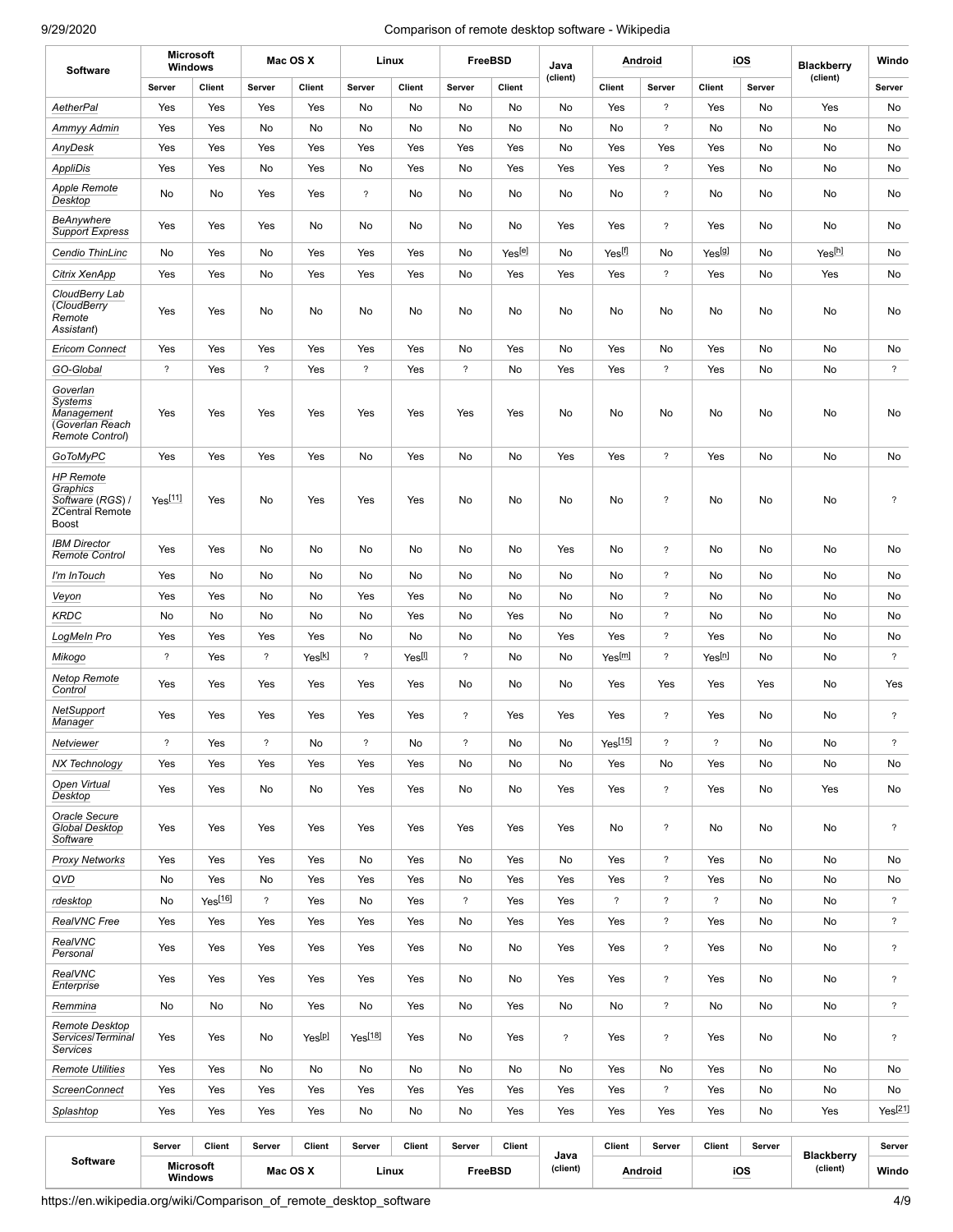| Software                 | <b>Microsoft</b><br>Windows |                                         | Mac OS X           |                    | Linux                    |                    | <b>FreeBSD</b>           |                    | Java<br>(client)   | Android             |                          | iOS                      |                               | <b>Blackberry</b><br>(client) | Windo                    |
|--------------------------|-----------------------------|-----------------------------------------|--------------------|--------------------|--------------------------|--------------------|--------------------------|--------------------|--------------------|---------------------|--------------------------|--------------------------|-------------------------------|-------------------------------|--------------------------|
|                          | Server                      | Client                                  | Server             | Client             | Server                   | Client             | Server                   | Client             |                    | Client              | Server                   | Client                   | Server                        |                               | Server                   |
| SSH with X<br>forwarding | No                          | Yes <sup>[r]</sup>                      | No                 | Yes <sup>[r]</sup> | Yes                      | Yes                | Yes                      | Yes                | No                 | Yes <sup>[22]</sup> | $\overline{\phantom{a}}$ | Yes                      | No                            | No                            | $\overline{\phantom{a}}$ |
| Sun Ray/SRSS             | $\overline{?}$              | Yes                                     | $\overline{?}$     | No                 | $\overline{?}$           | Yes                | $\overline{?}$           | <b>No</b>          | Yes                | <b>No</b>           | $\gamma$                 | No                       | No                            | No                            | $\overline{?}$           |
| Sub7                     | $\tilde{?}$                 | <b>No</b>                               | $\gamma$           | No                 | $\overline{\mathcal{E}}$ | No                 | $\overline{\phantom{0}}$ | No                 | Yes                | $\gamma$            | $\gamma$                 | $\overline{?}$           | No                            | No                            | $\overline{?}$           |
| Symantec<br>pcAnywhere   | $\overline{\phantom{0}}$    | Yes                                     | $\gamma$           | Yes                | $\overline{\phantom{a}}$ | Yes                | $\overline{\mathcal{E}}$ | <b>No</b>          | Yes                | $\gamma$            | $\overline{\mathcal{E}}$ | $\overline{\mathcal{L}}$ | No                            | Yes                           | $\overline{\phantom{a}}$ |
| <b>TeamViewer</b>        | $Yes^{[23]}$                | $Yes^{[23]}$                            | $Yes^{[24]}$       | $Yes^{[24]}$       | $Yes^{[25]}$             | $Yes^{[25]}$       | No                       | <b>No</b>          | Yes                | $Yes^{[26]}$        | $Yes^{[26]}$             | $Yes^{[27]}$             | No                            | $Yes^{[28]}$                  | Yes <sup>[29]</sup>      |
| <b>Techinline</b>        | Yes                         | Yes                                     | No                 | No                 | <b>No</b>                | No                 | <b>No</b>                | <b>No</b>          | No                 | <b>No</b>           | $\overline{?}$           | <b>No</b>                | No                            | No                            | No                       |
| <b>TightVNC</b>          | Yes                         | Yes                                     | No                 | Yes <sup>[s]</sup> | Yes[t]                   | Yes[t]             | Yes <sup>[t]</sup>       | Yes[t]             | Yes                | Yes                 | $\overline{?}$           | $\gamma$                 | No                            | No                            | $\overline{?}$           |
| <b>TigerVNC</b>          | Yes                         | Yes                                     | No                 | Yes                | Yes                      | Yes                | Yes <sup>[u]</sup>       | Yes <sup>[u]</sup> | Yes                | <b>No</b>           | $\overline{?}$           | No                       | No                            | <b>No</b>                     | <b>No</b>                |
| Timbuktu                 | Yes                         | Yes                                     | Yes                | Yes                | No                       | No                 | <b>No</b>                | <b>No</b>          | No                 | <b>No</b>           | No                       | No                       | No                            | No                            | No                       |
| <b>TurboVNC</b>          | No                          | Yes                                     | No                 | Yes <sup>[v]</sup> | Yes                      | Yes <sup>[w]</sup> | Yes[u]                   | Yes <sup>[u]</sup> | Yes <sup>[X]</sup> | <b>No</b>           | $\gamma$                 | No                       | No                            | No                            | No                       |
| <b>UltraVNC</b>          | Yes                         | Yes <sup>[y]</sup>                      | No                 | No                 | No                       | No                 | No                       | <b>No</b>          | Yes                | <b>No</b>           | No                       | No                       | No                            | No                            | No                       |
| xpra                     | Yes <sup>[z]</sup>          | Yes                                     | Yes <sup>[2]</sup> | Yes                | Yes                      | Yes                | Yes                      | Yes                | No <sub>[aa]</sub> | <b>No</b>           | No                       | No                       | No                            | <b>No</b>                     | <b>No</b>                |
| X11vnc                   | <b>No</b>                   | Yes                                     | Yes                | Yes                | Yes                      | Yes                | $\overline{?}$           | Yes                | Yes                | $\overline{?}$      | $\overline{?}$           | $\gamma$                 | No                            | <b>No</b>                     | $\gamma$                 |
| X2Go                     | No                          | $Yes^{[35]}$                            | No                 | $Yes^{[35]}$       | $Yes^{[36]}$             | $Yes^{[35]}$       | <b>No</b>                | $Yes^{[35]}$       | No                 | <b>No</b>           | $\overline{?}$           | No                       | No                            | No                            | No                       |
| x2x                      | No[ac]                      | No[ad]                                  | No <sub>[ac]</sub> | Yes                | No[ac]                   | Yes                | No <sub>[ac]</sub>       | Yes                | No                 | $\gamma$            | No <sub>[ac]</sub>       | $\gamma$                 | No                            | <b>No</b>                     | No[ac]                   |
|                          | Server                      | Client                                  | Server             | Client             | Server                   | <b>Client</b>      | Server                   | Client             |                    | Client              | Server                   | Client                   | Server                        |                               | Server                   |
| <b>Software</b>          |                             | <b>Microsoft</b><br>Mac OS X<br>Windows |                    | Linux              |                          | FreeBSD            |                          | Java<br>(client)   | Android            |                     | iOS                      |                          | <b>Blackberry</b><br>(client) | Windo                         |                          |
| $\blacksquare$           |                             |                                         |                    |                    |                          |                    |                          |                    |                    |                     |                          |                          |                               |                               | $\mathbb{F}_2$           |

## <span id="page-4-0"></span>**Features**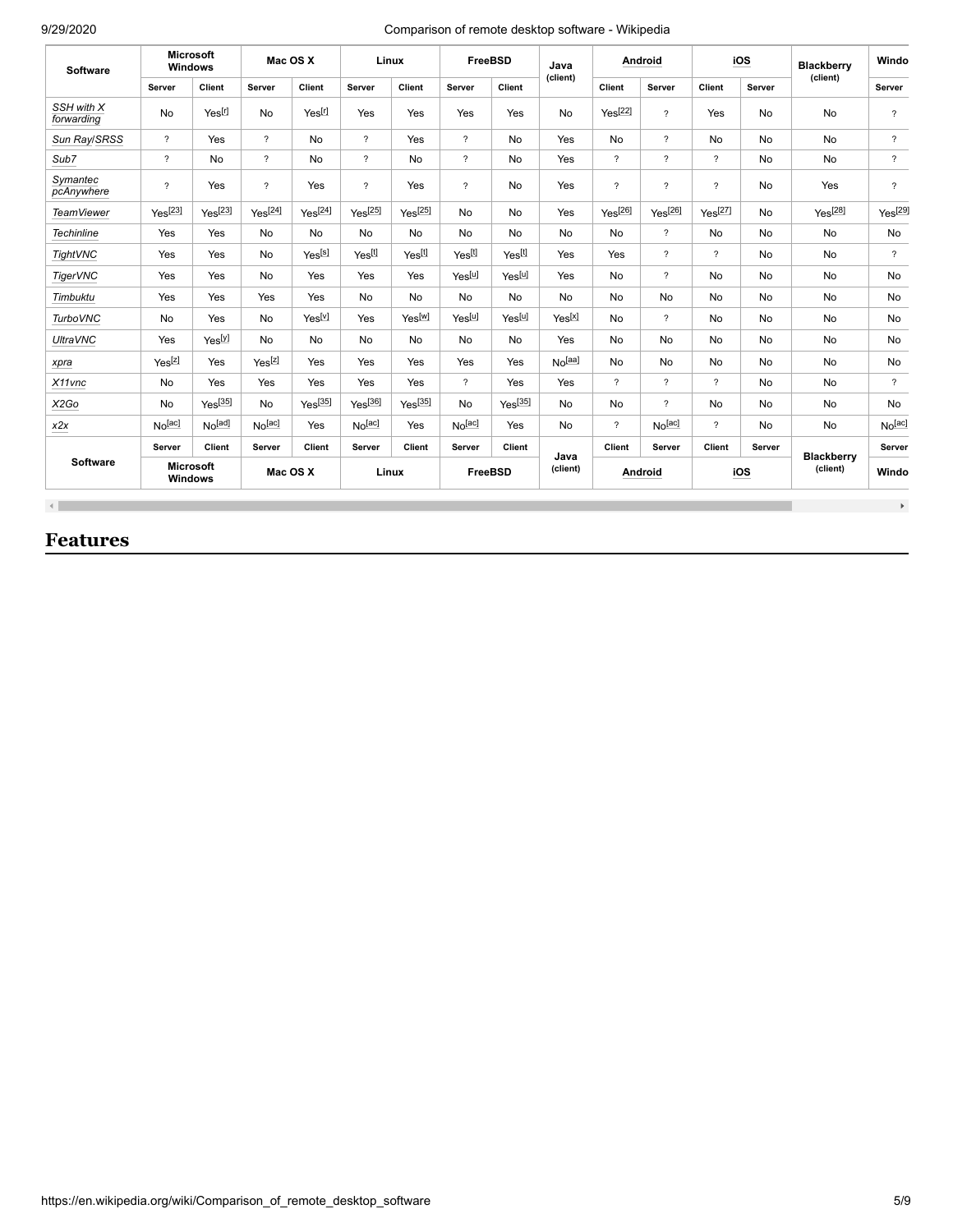| <b>Software</b>                                                                      | <b>Client/server</b><br>/listening | <b>Built-in</b><br>encryption        | File<br>transfer         | Audio<br>support    | <b>Multiple</b><br>sessions | <b>Seamless</b><br>window | Remote<br>assistance     | <b>Access</b><br>permission<br>request | <b>NAT</b><br>passthrough | IPv6<br>support          | Max<br>simuli<br>conn |
|--------------------------------------------------------------------------------------|------------------------------------|--------------------------------------|--------------------------|---------------------|-----------------------------|---------------------------|--------------------------|----------------------------------------|---------------------------|--------------------------|-----------------------|
| AetherPal                                                                            | Client & server                    | SSL, TLS                             | Yes                      | No                  | Yes                         | Yes                       | Yes                      | Yes                                    | Yes                       | $\gamma$                 | Ur                    |
| Ammyy Admin                                                                          | Client & server                    | AES, RSA                             | Yes                      | Yes                 | Yes                         | Yes                       | Yes                      | Yes                                    | Yes                       | $\boldsymbol{\hat{?}}$   |                       |
| AnyDesk                                                                              | Client & server                    | SSL, TLS<br>1.2, AES                 | Yes                      | Yes                 | Yes                         | $\overline{\phantom{a}}$  | Yes                      | Yes                                    | Yes                       | No                       | Ur<br>(der<br>lic     |
| Anyplace Control                                                                     | Client & server                    | RC4, RSA                             | Yes                      | Yes                 | Yes                         | Yes                       | Yes                      | Yes                                    | Yes                       | $\gamma$                 | Ur                    |
| AnywhereTS                                                                           | Client only                        | SSL, TLS                             | Yes                      | Yes                 | Yes                         | No                        | $\boldsymbol{\hat{?}}$   | $\overline{\mathcal{C}}$               | $\overline{\mathcal{E}}$  | $\boldsymbol{\hat{?}}$   |                       |
| <b>AppliDis</b>                                                                      | Client & server                    | Yes                                  | Yes                      | Yes                 | Yes                         | Yes                       | Yes                      | Yes                                    | Yes                       | No                       | Ur                    |
| <b>Apple Remote</b><br>Desktop                                                       | Client & server                    | <b>AES-128</b>                       | Yes                      | No                  | Yes                         | No                        | Yes                      | Yes                                    | No                        | Yes                      | Ur                    |
| Apple Screen<br>Sharing (iChat)                                                      | Client & server                    | AES-256                              | No                       | No                  | Yes                         | No                        | $\boldsymbol{\hat{?}}$   | $\overline{\phantom{a}}$               | $\overline{\phantom{a}}$  | Yes                      | Ur                    |
| BeAnywhere<br><b>Support Express</b>                                                 | Client & server                    | SSL, TLS,<br><b>AES</b>              | Yes                      | No                  | Yes                         | Yes                       | Yes                      | Yes                                    | Yes                       | No                       | Ur                    |
| Cendio ThinLinc                                                                      | Client & server<br>(Linux only)    | <b>SSH</b>                           | Yes                      | Yes                 | Yes                         | Yes                       | Yes                      | Yes                                    | Yes                       | Yes <sup>[ae]</sup>      | Ur                    |
| Chicken of the<br><b>VNC</b>                                                         | Client only                        | No                                   | No                       | No                  | No                          | No                        | $\overline{\phantom{a}}$ | $\overline{\phantom{a}}$               | $\overline{\phantom{a}}$  | $\overline{\phantom{a}}$ | Ur                    |
| <b>Chrome Remote</b><br>Desktop                                                      | Client & server                    | SSL, TLS                             | No                       | Yes                 | Yes                         | No                        | Yes                      | Yes                                    | Yes                       | Yes                      | Ur                    |
| CloudBerry Lab<br>(CloudBerry<br>Remote<br>Assistant)                                | Client & server                    | SSL, AES-<br>256                     | Yes                      | Yes                 | Yes                         | No                        | Yes                      | Yes                                    | Yes                       | No                       | Ur                    |
| Citrix XenApp                                                                        | Client & server                    | SSL, TLS                             | Yes                      | Yes                 | Yes                         | Yes                       | Yes                      | Yes                                    | Yes                       | Yes                      | Ur                    |
| <b>Ericom Connect</b>                                                                | Client & server                    | SSL, TLS[37]                         | Yes                      | Yes                 | Yes                         | Yes                       | Yes                      | Yes                                    | Yes                       | Yes                      | Ur                    |
| GO-Global                                                                            | Client & server                    | SSL, DES-<br>56, DES-168,<br>AES-256 | Yes                      | Yes                 | Yes                         | Yes                       | $\boldsymbol{\hat{?}}$   | ?                                      | $\boldsymbol{\hat{?}}$    | $\boldsymbol{\hat{?}}$   |                       |
| Goverlan<br><b>Systems</b><br><b>Management</b><br>Goverlan Reach<br>Remote Control) | Client & server                    | Yes                                  | Yes                      | Yes                 | Yes                         | Yes                       | Yes                      | Yes                                    | Yes                       | Yes                      | Ur                    |
| GoToMyPC                                                                             | ?                                  | Yes                                  | Yes                      | Yes                 | $\overline{?}$              | $\overline{?}$            | Yes                      | Yes                                    | $\gamma$                  | $\overline{\mathcal{E}}$ |                       |
| <b>HP</b> Remote<br>Graphics<br>Software (RGS)                                       | Client & server                    | Yes                                  | Yes                      | Yes                 | Yes                         | Yes                       | Yes                      | Yes                                    | $\boldsymbol{\hat{z}}$    | No                       | Ur                    |
| <b>IBM Director</b><br>Remote Control                                                | Client & server                    | AES, Triple<br>DES, DES              | Yes                      | No                  | Yes                         | No                        | $\boldsymbol{\hat{?}}$   | $\overline{\phantom{a}}$               | $\overline{\mathcal{E}}$  | $\tilde{?}$              |                       |
| I'm InTouch                                                                          | Web client &<br>Win server         | SSL, AES-<br>256                     | Yes                      | Yes                 | Yes                         | No                        | $\boldsymbol{\hat{?}}$   | $\overline{\phantom{a}}$               | $\overline{\phantom{a}}$  | $\boldsymbol{\hat{?}}$   |                       |
| Veyon                                                                                | Client & server                    | SSH                                  | No                       | No                  | Yes                         | No                        | Yes                      | No                                     | $\overline{\mathcal{E}}$  | No                       | Ur                    |
| <b>KRDC</b>                                                                          | Client only                        | No                                   | No                       | Yes                 | Yes                         | Yes                       | $\boldsymbol{?}$         | $\overline{\mathcal{E}}$               | $\overline{\mathcal{E}}$  | $\gamma$                 |                       |
| LogMeIn                                                                              | Pro only                           | SSL, TLS[38]                         | $\overline{\mathcal{E}}$ | Yes <sup>[39]</sup> | $\overline{?}$              | $\overline{?}$            | $\overline{\mathcal{E}}$ | $\overline{?}$                         | $\overline{\phantom{a}}$  | $\overline{\mathcal{E}}$ |                       |
| Mikogo                                                                               | Client &<br>server[af]             | AES-256                              | Yes                      | No                  | Yes[ag]                     | No                        | $\overline{\mathcal{E}}$ | $\overline{\phantom{a}}$               | $\overline{\mathcal{E}}$  | $\overline{\mathcal{E}}$ |                       |
| <b>Netop Remote</b><br>Control                                                       | Client & server<br>& listening     | SSL, TLS,<br>AES-256                 | Yes                      | Yes                 | Yes                         | Yes                       | Yes                      | Yes                                    | Yes                       | Yes                      | Ur                    |
| NetSupport<br><b>Manager</b>                                                         | Client & server                    | Yes                                  | Yes                      | Yes                 | Yes                         | Yes                       | Yes                      | Yes                                    | Yes                       | No                       | Ur                    |
| Netviewer                                                                            | Client & server                    | <b>AES-128</b>                       | Yes                      | Yes                 | Yes                         | No                        | Yes                      | Yes <sup>[ah]</sup>                    | $\overline{\phantom{a}}$  | $\overline{\mathcal{E}}$ |                       |
| NX technology                                                                        | Client & server                    | <b>AES 128</b>                       | Yes                      | Yes                 | Yes                         | Yes                       | Yes                      | Yes                                    | Yes                       | Yes                      |                       |
| Open Virtual<br>Desktop                                                              | Client & server                    | Yes                                  | Yes                      | Yes                 | Yes                         | Yes                       | No                       | No                                     | Yes                       | No                       | Ur                    |
| Oracle Secure<br>Global Desktop<br>Software/Sun VDI                                  | Client & server                    | SSL, TLS<br>$(AES-256)$              | Yes                      | Yes                 | Yes                         | Yes                       | $\gamma$                 | $\overline{\phantom{a}}$               | $\overline{\phantom{a}}$  | $\boldsymbol{\hat{?}}$   |                       |
| <b>Proxy Networks</b>                                                                | Client, server,<br>& gateway       | SSL, AES-<br>256                     | Yes                      | No                  | Yes                         | Yes                       | Yes                      | Yes                                    | Yes, client               | Yes                      | Ur                    |
| QVD                                                                                  | Client & server                    | SSL                                  | Yes                      | Yes                 | Yes                         | Yes                       | Yes                      | No                                     | Yes                       | Yes                      | Ur                    |

| Software | Client/server<br><b>'listening</b> | Built-in<br>encryption | File<br>transfer | <b>Audio</b><br>support | <b>Multiple</b><br>sessions | Seamless<br>window | Remote<br>าssistance | Access<br>permission<br>reauest | NA <sup>®</sup><br>passthrough | IP <sub>v6</sub><br>support | Ma<br>simu<br>coni |
|----------|------------------------------------|------------------------|------------------|-------------------------|-----------------------------|--------------------|----------------------|---------------------------------|--------------------------------|-----------------------------|--------------------|
|----------|------------------------------------|------------------------|------------------|-------------------------|-----------------------------|--------------------|----------------------|---------------------------------|--------------------------------|-----------------------------|--------------------|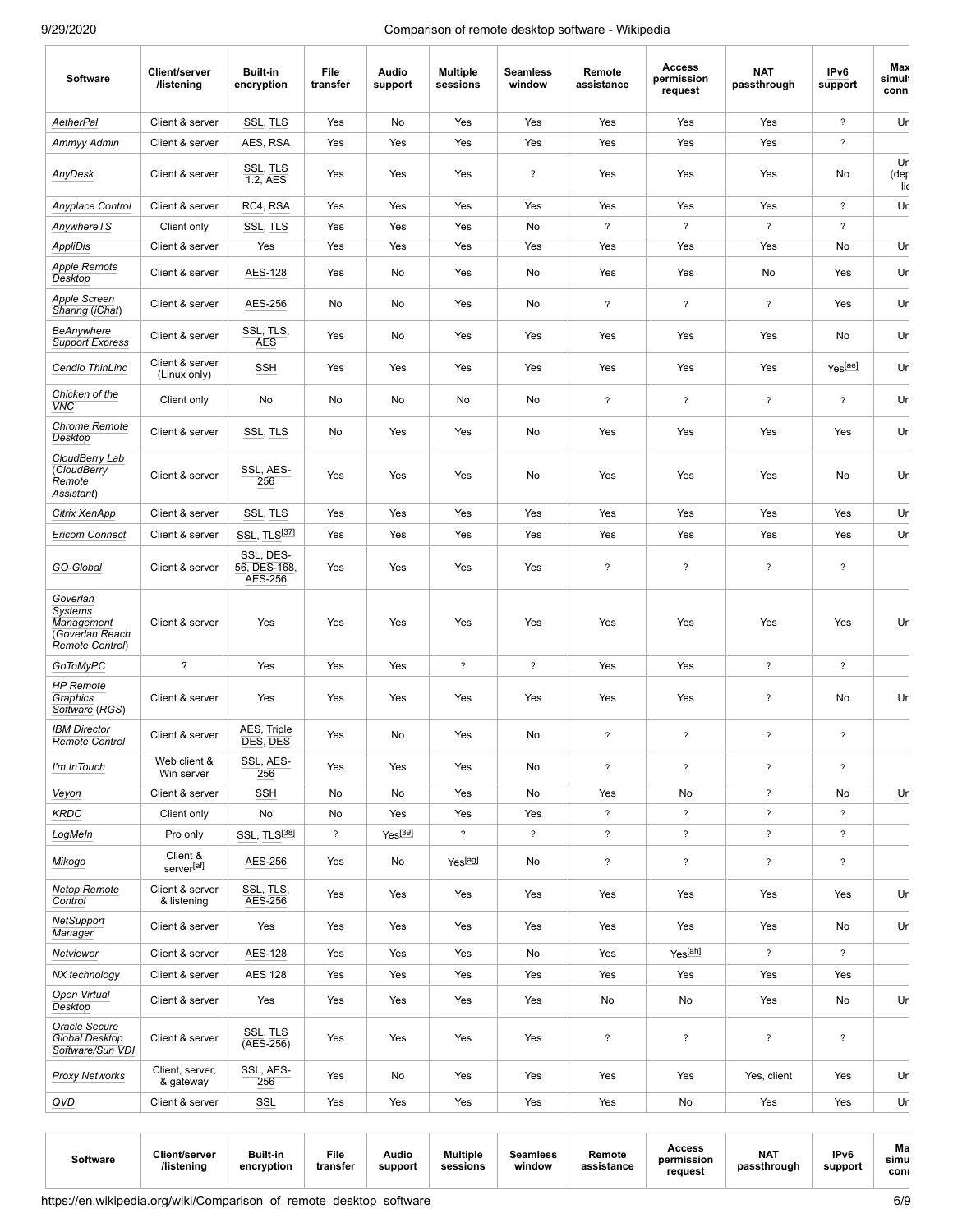| <b>Software</b>                                        | Client/server<br>/listening        | <b>Built-in</b><br>encryption | File<br>transfer | Audio<br>support        | <b>Multiple</b><br>sessions | <b>Seamless</b><br>window | Remote<br>assistance     | <b>Access</b><br>permission<br>request | <b>NAT</b><br>passthrough                                     | IPv6<br>support          | Max<br>simuli<br>conn |
|--------------------------------------------------------|------------------------------------|-------------------------------|------------------|-------------------------|-----------------------------|---------------------------|--------------------------|----------------------------------------|---------------------------------------------------------------|--------------------------|-----------------------|
| rdesktop                                               | Client only                        | Yes                           | Yes              | Yes                     | Yes                         | Yes <sup>[ai]</sup>       | $\overline{?}$           | $\overline{?}$                         | $\gamma$                                                      | Yes                      |                       |
| RealVNC Home                                           | Client, server,<br>& listening     | AES-128                       | No               | No                      | Yes                         | No                        | Yes                      | Yes                                    | Yes in listening<br>mode                                      | No                       | Ur                    |
| RealVNC<br>Professional                                | Client, server,<br>& listening     | AES-128                       | Yes              | Yes                     | Yes                         | No                        | Yes                      | Yes                                    | Yes in listening<br>mode                                      | Yes                      | Ur                    |
| <b>RealVNC</b><br>Enterprise                           | Client, server,<br>& listening     | AES-256                       | Yes              | Yes                     | Yes                         | No                        | Yes                      | Yes                                    | Yes in listening<br>mode                                      | Yes                      | Ur                    |
| Remmina                                                | Client only                        | AES-256                       | Yes              | Yes                     | Yes                         | Yes                       | Yes                      | Yes                                    | Yes                                                           | Yes                      | Ur                    |
| <b>Remote Desktop</b><br>Services/Terminal<br>Services | Client & server                    | Yes                           | Yes              | Yes                     | Yes <sup>[al]</sup>         | Yes[am]                   | Yes <sup>[an]</sup>      | Yes <sup>[ao]</sup>                    | No                                                            | Yes                      | Ur                    |
| <b>Remote Utilities</b>                                | Client & server                    | AES-256                       | Yes              | Yes                     | Yes                         | Yes                       | Yes                      | Yes                                    | Yes                                                           | Yes                      | Ur<br>(der<br>lic     |
| <b>ScreenConnect</b>                                   | Client & server                    | AES-256                       | Yes              | Yes                     | Yes                         | Yes                       | Yes                      | Yes                                    | Yes                                                           | $\overline{\phantom{a}}$ |                       |
| Splashtop                                              | Client & server                    | Yes                           | Yes              | Yes                     | Yes                         | Yes                       | Yes                      | Yes                                    | Yes                                                           | Yes                      | Ur                    |
| SSH with X<br>forwarding                               | Client & server                    | Yes                           | Yes              | Partial <sup>[ap]</sup> | Yes <sup>[aq]</sup>         | Yes                       | $\overline{\phantom{a}}$ | $\overline{\mathcal{E}}$               | No                                                            | Yes <sup>[ar]</sup>      | Ur                    |
| Sun Ray/SRSS                                           | Client, server,<br>& hardware      | Yes                           | No               | Yes                     | Yes                         | No                        | $\overline{\phantom{a}}$ | $\gamma$                               | $\overline{\mathcal{E}}$                                      | $\overline{\phantom{a}}$ |                       |
| Sub7                                                   | Client & server                    | No                            | No               | No                      | No                          | No                        | $\overline{?}$           | $\gamma$                               | $\overline{\mathcal{E}}$                                      | $\overline{\phantom{0}}$ |                       |
| Symantec<br>pcAnywhere                                 | Client & server                    | AES-256                       | Yes              | No                      | Yes                         | No                        | Yes                      | Yes                                    | $\overline{\mathcal{E}}$                                      | No                       |                       |
| <b>TeamViewer</b>                                      | Client & server                    | AES-256                       | Yes              | Partial <sup>[as]</sup> | Yes                         | No                        | Yes                      | Yes                                    | Yes, client &<br>server                                       | Yes                      | 3                     |
| <b>Techinline</b>                                      | Client & server                    | Yes                           | Yes              | No                      | Yes                         | $\overline{\mathcal{E}}$  | Yes                      | Yes                                    | Yes                                                           | $\tilde{?}$              | 1 or                  |
| TightVNC                                               | Client, server,<br>& listening     | SSH (Unix<br>client only)     | Yes              | No                      | Yes                         | No                        | Yes                      | Yes                                    | Yes in listening<br>mode                                      | $\overline{\phantom{a}}$ | Ur                    |
| <b>TigerVNC</b>                                        | Client, server,<br>& listening     | SSL, TLS                      | No               | No                      | Yes                         | No                        | No                       | No                                     | Yes in listening<br>mode                                      | Yes                      | Ur                    |
| <b>Timbuktu</b>                                        | Client & server                    | Yes                           | Yes              | No                      | Yes                         | No                        | Yes                      | Yes                                    | $\overline{\mathcal{E}}$                                      | $\overline{?}$           |                       |
| <b>TurboVNC</b>                                        | Client, server,<br>& listening     | SSL, TLS,<br><b>SSH</b>       | No               | No                      | Yes                         | No                        | No                       | No                                     | Yes in listening<br>mode                                      | Yes                      | Ur                    |
| <b>UltraVNC</b>                                        | Client & server<br>& listening     | With plugin                   | Yes              | No                      | Yes                         | Partial <sup>[au]</sup>   | Yes                      | Yes                                    | Yes, with SC<br>version +<br>external<br>"Repeater"<br>server | $\overline{\phantom{a}}$ | Ur                    |
| xpra                                                   | Client & server                    | SSH, TLS,<br><b>AES</b>       | Yes              | Yes                     | Yes                         | Yes <sup>[av]</sup>       | Yes                      | Yes                                    | Yes, server[aw]                                               | Yes                      | Ur                    |
| X11vnc                                                 | Server only                        | SSL                           | Yes              | No                      | Yes                         | No                        | Yes                      | $\overline{\phantom{a}}$               | $\overline{\mathcal{E}}$                                      | Yes                      | Ur                    |
| X2Go                                                   | Client & server                    | SSH                           | Yes              | Yes[az]                 | Yes                         | Yes                       | Yes                      | $\overline{\phantom{a}}$               | $\overline{\mathcal{E}}$                                      | $\overline{\mathcal{E}}$ |                       |
| x2x                                                    | Client only                        | Yes <sup>[ba]</sup>           | No               | No                      | Yes                         | N/A                       | $\overline{\mathcal{E}}$ | $\overline{\phantom{a}}$               | $\overline{\mathcal{E}}$                                      | $\overline{\phantom{a}}$ |                       |
| <b>Software</b>                                        | Client/server<br><b>/listening</b> | <b>Built-in</b><br>encryption | File<br>transfer | Audio<br>support        | <b>Multiple</b><br>sessions | <b>Seamless</b><br>window | Remote<br>assistance     | <b>Access</b><br>permission<br>request | <b>NAT</b><br>passthrough                                     | IPv6<br>support          | Ма<br>simu<br>coni    |

#### <span id="page-6-0"></span>**Terminology**

In the table above, the following terminology is intended to be used to describe some important features:

- **Listening mode**: where a server connects to a viewer. The server site does not have to configure its firewall/NAT to allow access on port 5900 (or 5800); the onus is on the viewer, which is useful if the server site has no computer expertise, while the viewer user would be expected to be more knowledgeable.
- **Built-in Encryption**: the software has at least one method of [encrypting](https://en.wikipedia.org/wiki/Encryption) the data between the local and remote computers, and the encryption mechanism is built into the remote control software.
- **File Transfer**: the software allows the user to transfer files between the local and remote computers, from within the client software's user interface.
- **Audio Support**: the remote control software transfers audio signals across the network and plays the audio through the speakers attached to the local computer. For example, music playback software normally sends audio signals to the locally attached speakers, via some sound controller hardware. If the remote control software package supports audio transfer, the playback software can run on the remote computer, while the music can be heard from the local computer, as though the software were running locally.
- **Multiple sessions**: the ability to connect to a server in many users, and each one see his different desktop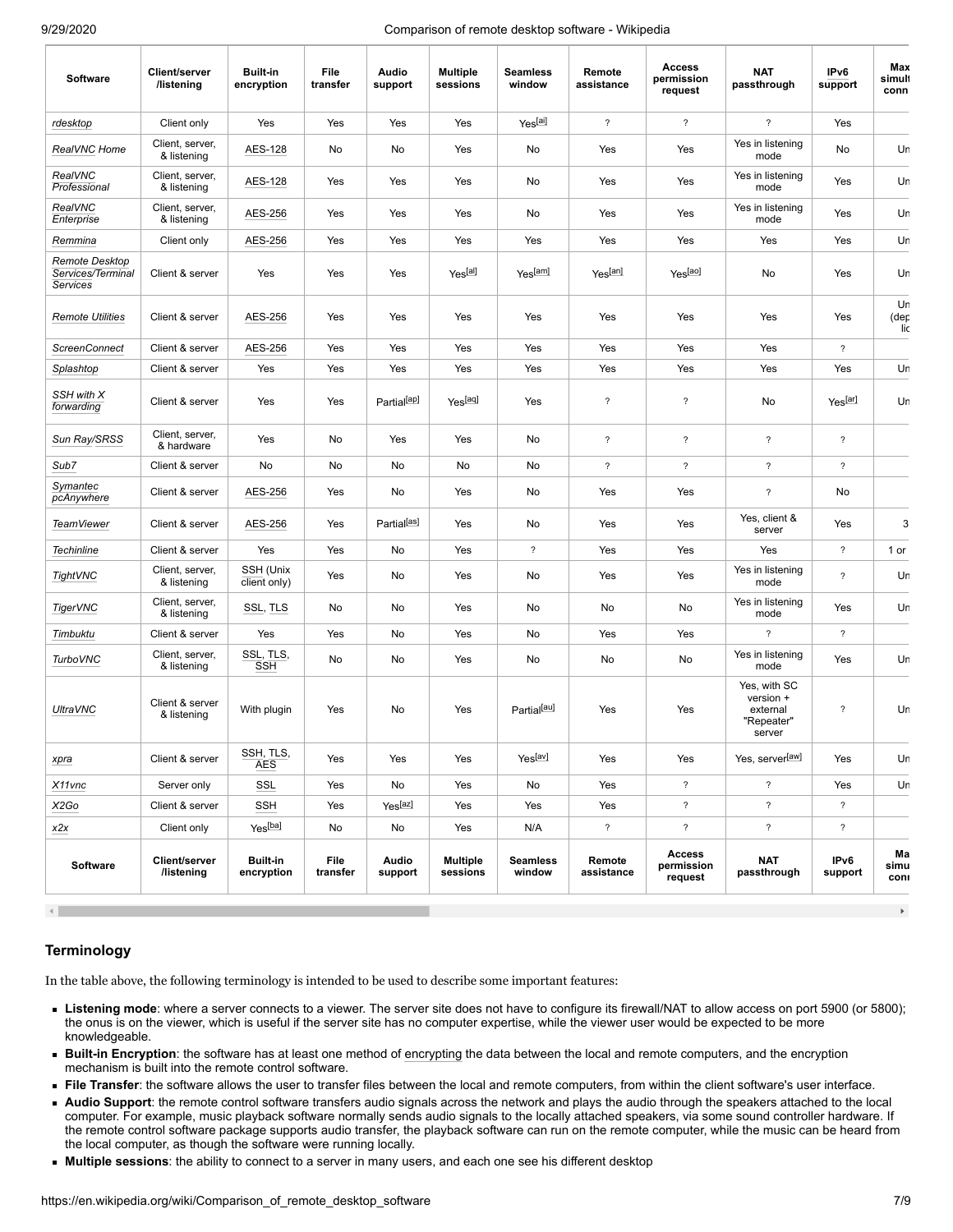- **Seamless Window**: the software allows an application to be run on the server, and just the application window to be shown on the client's desktop. Normally the remote [user interface chrome](https://en.wikipedia.org/wiki/User_interface_chrome) is also removed, giving the impression that the application is running on the client machines.
- **Remote Assistance**: remote and local users are able to view the same screen at the same time, so remote user can assist a local user.
- **Access Permission Request**: local user should approve a remote access session start.
- **NAT Passthrough**: the ability to connect to the server behind a NAT without configuring the router's port forwarding rules. It offers an advantage when you can't reconfigure the router/firewall (for example in case it is on the Internet service provider's side), but is a serious security risk (unless the traffic is end-to-end encrypted), because all the traffic will pass through some proxy server which in most cases is owned by the remote access application's developers.
- **Maximum simultaneous connections**: number of clients connected to the same session
- $\blacksquare$ **Screen blanking**: the ability to prevent the user of the host/server from viewing what is currently being displayed on the screen while a remote user is connected.
- **Session persistence**: unsaved work will not be lost when the user disconnects or in the event of connection loss

## <span id="page-7-0"></span>**See also**

- **[Comparison of Java Remote Desktop projects](https://en.wikipedia.org/wiki/Comparison_of_Java_Remote_Desktop_projects)**
- [Comparison of SSH clients](https://en.wikipedia.org/wiki/Comparison_of_SSH_clients)

## <span id="page-7-1"></span>**Notes**

- <span id="page-7-5"></span>a. Free use limited to 5 concurrent users.
- <span id="page-7-6"></span>b. Receiver is a free download<sup>[\[3\]](#page-7-53)</sup> Sender is free on HP Z Workstations.
- <span id="page-7-7"></span>c. Since 2010 KRDC has been integrated with the KDE desktop manager.
- <span id="page-7-10"></span>d. Admin mode available for servers & workstations without additional licensing, in TS mode a separate license is required.
- <span id="page-7-14"></span>e. Web Access Client with Android support.
- <span id="page-7-15"></span>f. Web Access Client with iOS support.
- <span id="page-7-16"></span>g. Web Access Client with touch support.
- <span id="page-7-17"></span>h. Web Access Client with touch support.
- i. Web Access Client with touch support.
- j. Web Access Client with touch support.
- <span id="page-7-18"></span>k. Some features are MS Windows-only.
- <span id="page-7-19"></span>l. Some features are MS Windows- and Apple Mac-only.[\[12\]](#page-8-20)
- <span id="page-7-20"></span>m. Available to view a remote desktop from Google Android Linux devices.<sup>[\[13\]](#page-8-21)</sup>
- <span id="page-7-21"></span>n. Available to view a remote desktop from Apple iOS devices.<sup>[\[14\]](#page-8-22)</sup>
- o. Web Access Client for browser.
- <span id="page-7-22"></span>p. There exists an "official" client for Apple Mac OS, as well as several independent implementations. See for example the "CoRD" entry above, an alternative open source RDP client for Mac<sup>[\[17\]](#page-8-23)</sup>
- q. Windows Mobile Remote Desktop is an optional part of WM 6.1.<sup>[\[19\]](#page-8-24)[\[20\]](#page-8-25)</sup>
- <span id="page-7-23"></span>r. To use Windows or Mac OS X as a client, an [X server](https://en.wikipedia.org/wiki/X_Window_System) needs to be installed and running. Windows or Mac OS  $X \overline{can}$  be used as a server, if they have an SSH server running; but only X11 applications (not native GUI applications) can display their GUI on the client; on Windows these probably have to be run within [Cygwin.](https://en.wikipedia.org/wiki/Cygwin)
- <span id="page-7-24"></span>s. As X application, 1.3.x version only.[\[32\]](#page-8-26)
- <span id="page-7-25"></span>t. [1.3.x version only "Download \(Previous Versions\)" \(http://www.tightvnc.co](http://www.tightvnc.com/download-old.php) m/download-old.php). TightVNC. Retrieved 24 August 2013.
- <span id="page-7-26"></span>u. Requires installation from source.
- <span id="page-7-27"></span>v. Bundled Java application that uses [libjpeg-turbo](https://en.wikipedia.org/wiki/Libjpeg-turbo) native library for accelerated JPEG decompression.<sup>[\[33\]](#page-8-27)</sup>
- <span id="page-7-28"></span>w. Bundled Java application that uses [libjpeg-turbo](https://en.wikipedia.org/wiki/Libjpeg-turbo) native library for accelerated JPEG decompression.<sup>[\[33\]](#page-8-27)</sup>
- <span id="page-7-29"></span>x. Can use [libjpeg-turbo](https://en.wikipedia.org/wiki/Libjpeg-turbo) through [JNI](https://en.wikipedia.org/wiki/JNI) to accelerate JPEG decompression.<sup>[\[33\]](#page-8-27)</sup>
- <span id="page-7-30"></span>y. UltraVNC v1.0.4 RC4 (beta) claims "Greatly improved Vista support" as of 1 October 2007.<sup>[\[34\]](#page-8-28)</sup>
- <span id="page-7-31"></span>z. No seamless mode

## <span id="page-7-2"></span>**References**

- <span id="page-7-3"></span>1. "Ammyy Admin – kostenlose Remote Desktop-Freigabe- und Remote-[Steuerungssoftware – Download" \(http://www.ammyy.com/de/downloads.](http://www.ammyy.com/de/downloads.html) html). *www.ammyy.com*. Retrieved 15 June 2018.
- <span id="page-7-4"></span>2. ["Remote Desktop" \(https://itunes.apple.com/us/app/apple-remote-deskto](https://itunes.apple.com/us/app/apple-remote-desktop/id409907375) p/id409907375), *Mac App Store*, Apple.
- <span id="page-7-53"></span>3. *RGS* [\(http://www.hp.com/go/rgs\)](http://www.hp.com/go/rgs), Hewlett-Packard.
- <span id="page-7-8"></span>4. ["Download" \(https://www.mikogo.com/download/\)](https://www.mikogo.com/download/). *Mikogo*. Beam Your Screen.
- <span id="page-7-32"></span>aa. Working code exists but it is unmaintained
- ab. The server includes a built-in HTML5 client
- <span id="page-7-33"></span>ac. It is designed to run only on the client; it can connect to any X11 server.
- <span id="page-7-34"></span>ad. This could actually work when running an X server, but it is easier to use Win2VNC instead.
- <span id="page-7-35"></span>ae. Only when host names are used.
- <span id="page-7-36"></span>af. Connections are centrally negotiated via Mikogo server.
- <span id="page-7-37"></span>ag. Up to ten participants.
- <span id="page-7-38"></span>ah. 8 simultaneously.
- <span id="page-7-39"></span>ai. With the addition of SeamlessRDP.<sup>[\[41\]](#page-8-29)</sup>
- aj. Using a Java applet.
- ak. Since it is a [GTK+](https://en.wikipedia.org/wiki/GTK%2B) application, it can be accessed using the Broadway [HTML5](https://en.wikipedia.org/wiki/HTML5) back-end, but this is not yet mature or a full replacement for a browser remote desktop client.
- <span id="page-7-40"></span>al. Remote Desktop Services are single user only. Local screen is locked when remote user connects and local user can not view remote user's activities. Remote user is disconnected when local user logs in. Terminal Services use multiple independent desktops. Local user views its own desktop and can not view remote users' activities. Local user is not notified when remote user connects.
- <span id="page-7-41"></span>am. Provided the server is running Windows 2008 or later.
- <span id="page-7-42"></span>an. Assistance mode uses a separate client named MSRA (Microsoft Remote Assistance). Remote user must approve your access in assistance mode.
- <span id="page-7-43"></span>ao. Access approval is always requested in assistance mode and never in remote access mode.
- <span id="page-7-44"></span>ap. When using something like pulseaudio
- <span id="page-7-45"></span>aq. No sessions at all, just individual windows. However one can use [Xnest.](https://en.wikipedia.org/w/index.php?title=Xnest&action=edit&redlink=1)
- <span id="page-7-46"></span>ar. OpenSSH supports IPv6 and IPv6 forwarding.<sup>[\[42\]](#page-8-30)</sup>
- <span id="page-7-47"></span>as. Audio sharing not available on Mac
- at. 3 with the free version; up to 15 with a license
- <span id="page-7-48"></span>au. UltraVNC allows a single Window to be shown, however it is still doing full screen polling and not capturing the application details. This can cause other windows to overlap and popup windows to "disappear".
- <span id="page-7-49"></span>av. Only for X sessions.
- <span id="page-7-50"></span>aw. Using the proxy server.<sup>[\[44\]](#page-8-31)</sup>
- ax. Through SSH and/or xpra's authentication modules.<sup>[\[45\]](#page-8-32)</sup>
- ay. Via configuration and external tools.<sup>[\[46\]](#page-8-33)</sup>
- <span id="page-7-51"></span>az. Via **[PulseAudio](https://en.wikipedia.org/wiki/PulseAudio)**.<sup>[\[47\]](#page-8-34)</sup>
- <span id="page-7-52"></span>ba. Can be used over SSH session.
- <span id="page-7-9"></span>5. ["Release Notes - QVD: The Linux VDI platform" \(http://theqvd.com/docu](http://theqvd.com/documentation/qvd-4-0-release-notes) mentation/qvd-4-0-release-notes). *QVD: The Linux VDI platform*. Retrieved 7 August 2017.
- <span id="page-7-11"></span>6. ["TigerVNC/tigervnc" \(https://github.com/TigerVNC/tigervnc\)](https://github.com/TigerVNC/tigervnc). *GitHub*. Retrieved 8 February 2020.
- <span id="page-7-12"></span>7. [Kaplinsky, Constantin. "Download TightVNC" \(http://tightvnc.net/downloa](http://tightvnc.net/download.php) d.php). *tightvnc.net*. Retrieved 8 February 2020.
- <span id="page-7-13"></span>8. *xpra* [\(https://www.xpra.org/src/\)](https://www.xpra.org/src/) (source code archive).